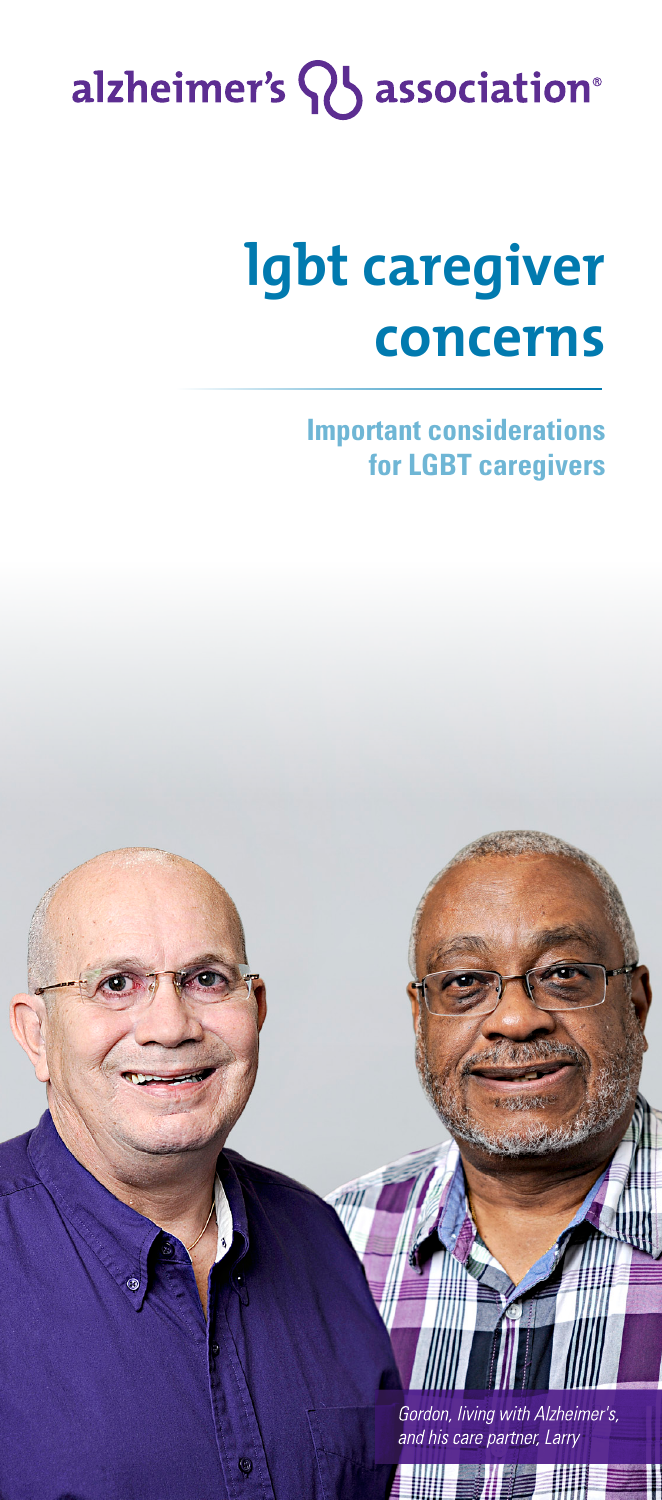## lgbt caregiver concerns

As a caregiver for someone with Alzheimer's disease, you will face various challenges. Some are common among all caregivers, while others may be specific to those who are lesbian, gay, bisexual or transgender (LGBT). The Alzheimer's Association® offers support to all individuals who are facing the disease and provides assistance in finding the right community resources.

#### LGBT caregiver considerations

#### **Planning for the future**

Making long-term care and end-of-life care decisions can be emotional and difficult. Openly discussing these situations with the person with dementia while he or she is still able to participate in the conversation can help ensure you understand his or her wishes. It can also prevent stress or disagreements with family when the time comes to make the decisions.

In addition to understanding the person's wishes, it's important to have legal documents in place. Because couples who are not in legally recognized relationships are especially vulnerable to limitations in making decisions for each other, it's important for LGBT individuals to complete **advance directives** — legal documents that specify preferences regarding treatment and care, including endof-life wishes.

The two primary types of advance directives include:

- **› Durable power of attorney for health care** allows a person with dementia to name a health care agent to make health care decisions on his or her behalf when he or she is incapable of doing so
- **› Living will**  a document that expresses how a physically or mentally incapacitated person would like to be treated in certain medical situations, including the person's wishes for artificial life support.

Many legal forms can be completed without professional help. However, if you have a complex situation or questions, it's a good idea to seek legal advice and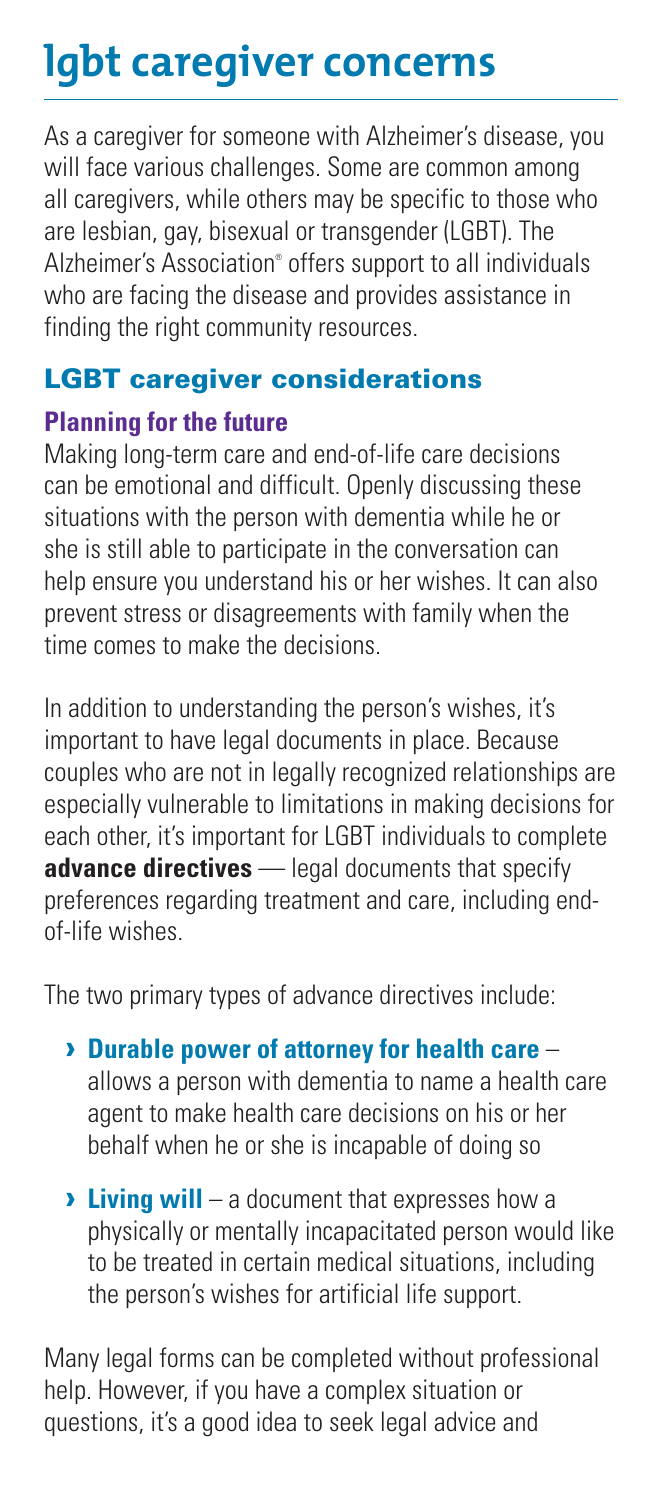services from an attorney. It's also important to know your local laws, as laws affecting LGBT caregivers differ from state to state.

Visit **alz.org/care** to learn more about planning for the future.

#### **Accessing quality health care**

LGBT individuals may access routine health care less frequently than other individuals for fear of inadequate treatment or discrimination. It's important for you and the person with Alzheimer's disease to seek supportive health care providers who make you feel comfortable. Check for referrals to health care providers from the Gay and Lesbian Medical Association (**GLMA.org**) or an LGBT community center in your area to find a provider who is sensitive to your concerns.

#### **Finding support**

For some LGBT individuals, a family of origin is not present in their lives and cannot be relied on during difficult times. If this is true of your situation, it's important to find other sources of support as you face the demands of caregiving. The Alzheimer's Association is available all day, every day through our 24/7 Helpline. Give us a call at **800.272.3900**  if you need information, advice or simply need to talk. All calls are confidential.

#### **Disclosing your sexuality**

To whom and when you disclose your sexual orientation and/or gender identity is a very personal choice. You may worry that service providers will respond negatively to your LGBT identity. Remember to trust yourself and make sure you're comfortable with what you share.

### Support all day, every day.

24/7 Helpline – **800.272.3900** Alzheimer's and Dementia Caregiver Center – **alz.org/care**